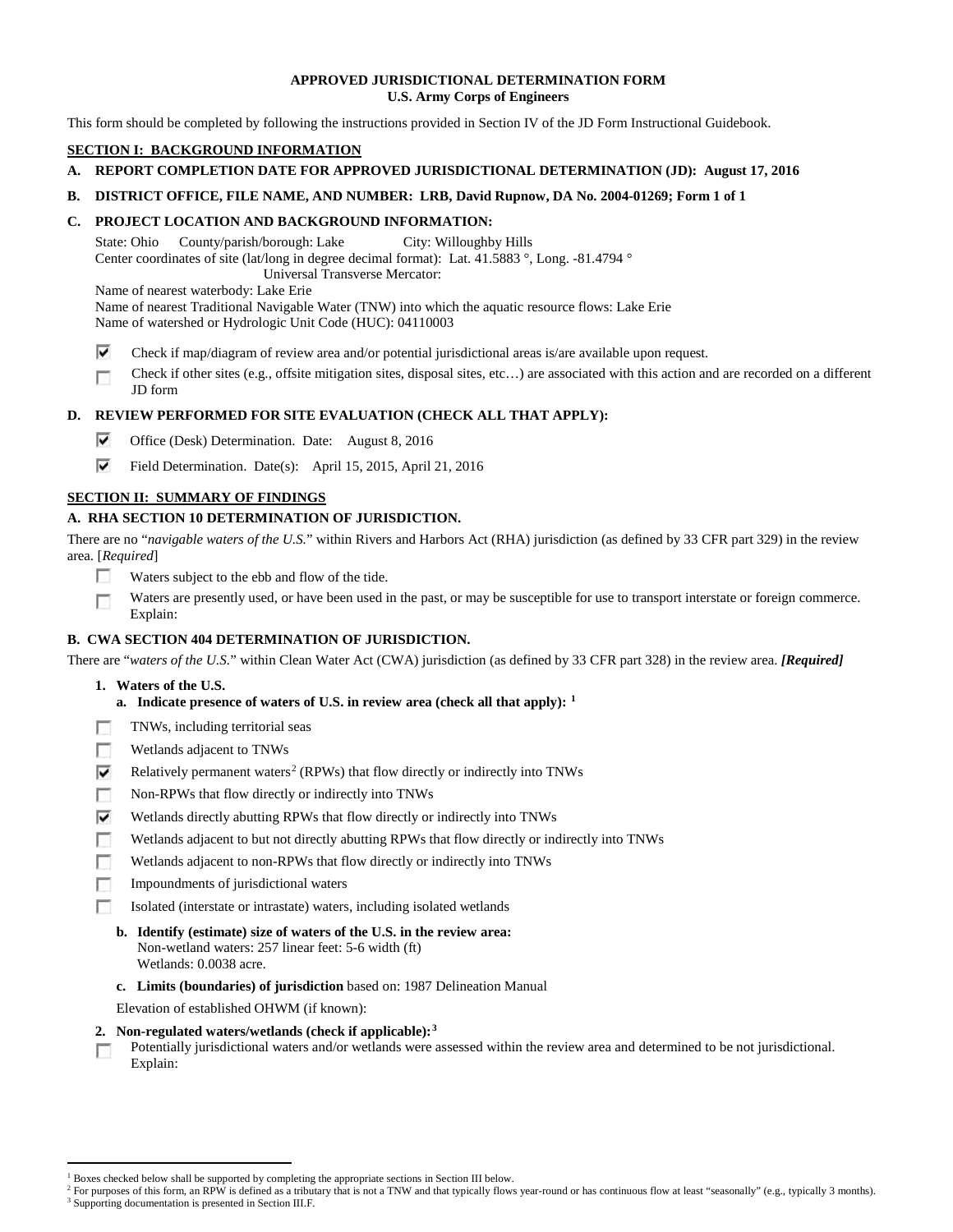## **SECTION III: CWA ANALYSIS**

### **A. TNWs AND WETLANDS ADJACENT TO TNWs**

**The agencies will assert jurisdiction over TNWs and wetlands adjacent to TNWs. If the aquatic resource is a TNW, complete Section III.A.1 and Section III.D.1. only; if the aquatic resource is a wetland adjacent to a TNW, complete Sections III.A.1 and 2 and Section III.D.1.; otherwise, see Section III.B below**.

- **1. TNW**  Identify TNW: Summarize rationale supporting determination:
- **2. Wetland adjacent to TNW**

Summarize rationale supporting conclusion that wetland is "adjacent":

## **B. CHARACTERISTICS OF TRIBUTARY (THAT IS NOT A TNW) AND ITS ADJACENT WETLANDS (IF ANY):**

**This section summarizes information regarding characteristics of the tributary and its adjacent wetlands, if any, and it helps determine whether or not the standards for jurisdiction established under Rapanos have been met.** 

**The agencies will assert jurisdiction over non-navigable tributaries of TNWs where the tributaries are "relatively permanent waters" (RPWs), i.e. tributaries that typically flow year-round or have continuous flow at least seasonally (e.g., typically 3 months). A wetland that directly abuts an RPW is also jurisdictional. If the aquatic resource is not a TNW, but has year-round (perennial) flow, skip to Section III.D.2. If the aquatic resource is a wetland directly abutting a tributary with perennial flow, skip to Section III.D.4.**

**A wetland that is adjacent to but that does not directly abut an RPW requires a significant nexus evaluation. Corps districts and EPA regions will include in the record any available information that documents the existence of a significant nexus between a relatively permanent tributary that is not perennial (and its adjacent wetlands if any) and a traditional navigable water, even though a significant nexus finding is not required as a matter of law.**

**If the waterbody[4](#page-1-0) is not an RPW, or a wetland directly abutting an RPW, a JD will require additional data to determine if the waterbody has a significant nexus with a TNW. If the tributary has adjacent wetlands, the significant nexus evaluation must consider the tributary in combination with all of its adjacent wetlands. This significant nexus evaluation that combines, for analytical purposes, the tributary and all of its adjacent wetlands is used whether the review area identified in the JD request is the tributary, or its adjacent wetlands, or both. If the JD covers a tributary with adjacent wetlands, complete Section III.B.1 for the tributary, Section III.B.2 for any onsite wetlands, and Section III.B.3 for all wetlands adjacent to that tributary, both onsite and offsite. The determination whether a significant nexus exists is determined in Section III.C below.**

- **1. Characteristics of non-TNWs that flow directly or indirectly into TNW**
	- **(i) General Area Conditions:**

Watershed size: 625 square miles Drainage area: 0.068 square miles

Average annual rainfall: 37.78 inches Average annual snowfall: 36.2 inches

**(ii) Physical Characteristics:**

(a) Relationship with TNW:

Tributary flows directly into TNW.

 $\triangledown$  Tributary flows through 2 tributaries before entering TNW.

Project waters are 2-5 river miles from TNW. Project waters are 1 (or less) river miles from RPW. Project waters are 2-5 aerial (straight) miles from TNW. Project waters are 1 (or less) aerial (straight) miles from RPW. Project waters cross or serve as state boundaries. Explain:

Identify flow route to TNW[5:](#page-1-1) The on-site stream flows north, connects to an unnamed tributary, and then enters the storm sewer system. The storm sewer system outlets further north to Lake Erie, a TNW. Tributary stream order, if known:

(b) General Tributary Characteristics (check all that apply):

**Tributary** is:  $\overline{\mathbf{v}}$  Natural

- n Artificial (man-made). Explain:
- Manipulated (man-altered). Explain: The upstream on-site portion of the stream is located within a culvert.

<span id="page-1-1"></span><span id="page-1-0"></span> <sup>4</sup> Note that the Instructional Guidebook contains additional information regarding swales, ditches, washes, and erosional features generally and in the arid West.

<sup>5</sup> Flow route can be described by identifying, e.g., tributary a, which flows through the review area, to flow into tributary b, which then flows into TNW.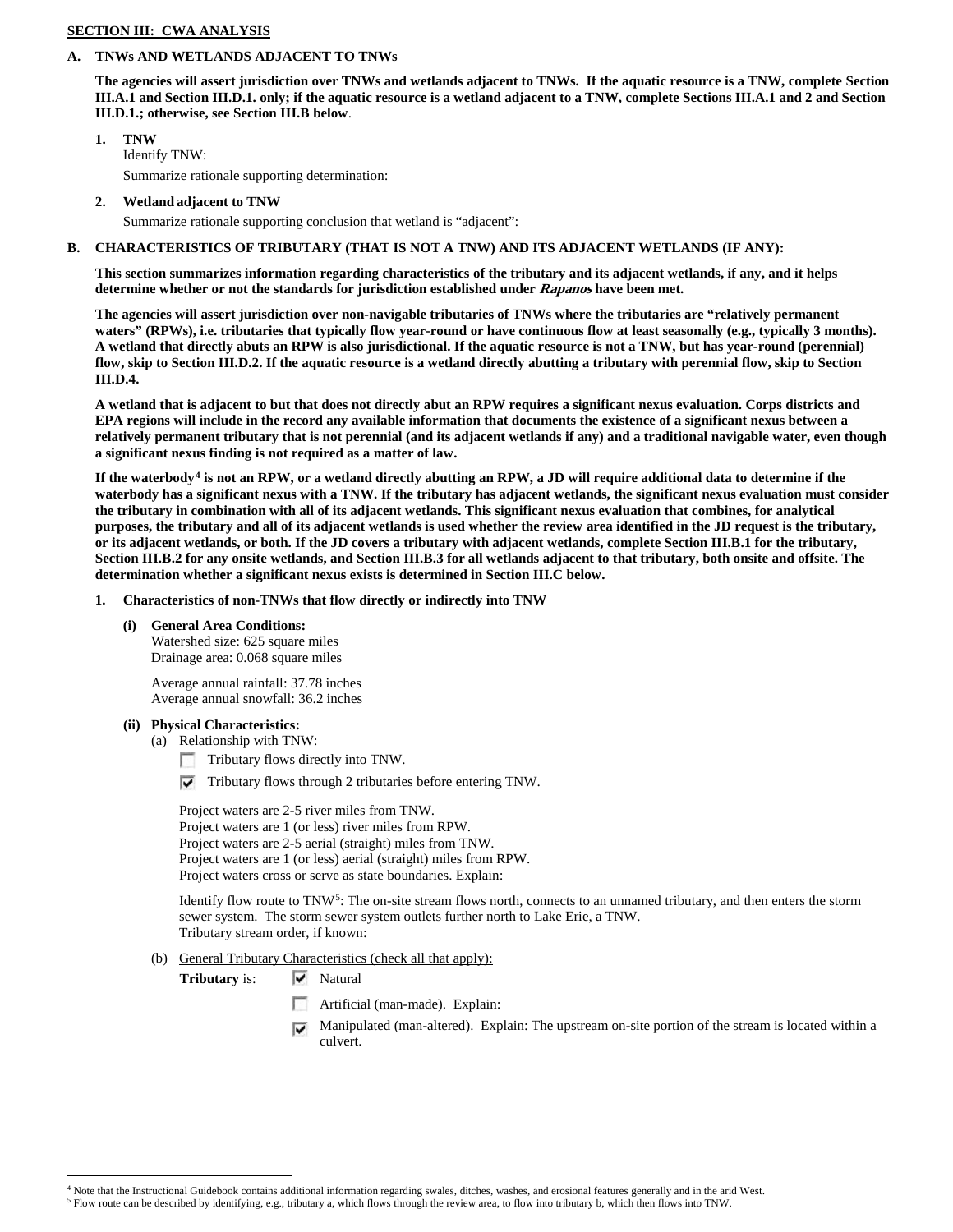**Tributary** properties with respect to top of bank (estimate):

Average width: 5-6 feet Average depth: <1 feet Average side slopes: 4:1 (or greater)

Primary tributary substrate composition (check all that apply):

| $\overline{\triangleright}$ Silts | ⊮ | Sands                     | Concrete |
|-----------------------------------|---|---------------------------|----------|
| $\triangleright$ Cobbles          | է | Gravel                    | Muck     |
| <b>Bedrock</b>                    |   | Vegetation. Type/% cover: |          |
| Other. Explain:                   |   |                           |          |

Tributary condition/stability [e.g., highly eroding, sloughing banks]. Explain: Erosion is occurring at the upstream end while the middle and downstream portions are relatively stable

Presence of run/riffle/pool complexes. Explain: Yes riffles and pool are present Tributary geometry: Relatively Straight Tributary gradient (approximate average slope): %

(c) Flow:

Tributary provides for: Perennial Estimate average number of flow events in review area/year: 20 (or greater) Describe flow regime: Perennial Other information on duration and volume:

Surface flow is: Discrete and Confined Characteristics:

Subsurface flow: Unknown Explain findings:

Dye (or other) test performed:

Tributary has (check all that apply):

- **Bed** and banks
- $\triangledown$  OHWM<sup>[6](#page-2-0)</sup> (check all indicators that apply):

|                          | clear, natural line impressed on the bank $\vec{v}$ the presence of litter and debris               |                 |                                                |
|--------------------------|-----------------------------------------------------------------------------------------------------|-----------------|------------------------------------------------|
|                          | $\Box$ changes in the character of soil                                                             |                 | $\Box$ destruction of terrestrial vegetation   |
| $\mathbb{R}$             | shelving                                                                                            |                 | $\vert \cdot \vert$ the presence of wrack line |
|                          | <b>Note that is a vegetation matted down, bent, or absent <math>\overline{\triangledown}</math></b> |                 | sediment sorting                               |
|                          | $\triangleright$ leaf litter disturbed or washed away                                               |                 | scour                                          |
| $\overline{\phantom{a}}$ | sediment deposition                                                                                 | <b>In the U</b> | multiple observed or predicted flow events     |
|                          |                                                                                                     |                 |                                                |

- $\Box$  water staining  $\Box$  abrupt change in plant community
- $\Box$  other (list):
- $\Box$  Discontinuous OHWM.<sup>7</sup> Explain:

If factors other than the OHWM were used to determine lateral extent of CWA jurisdiction (check all that apply):

- High Tide Line indicated by: Mean High Water Mark indicated by:
	- $\Box$  oil or scum line along shore objects  $\Box$  survey to available datum;
	- $\Box$  fine shell or debris deposits (foreshore)  $\Box$  physical markings;
	- $\Box$  physical markings/characteristics  $\Box$  vegetation lines/changes in vegetation types.
	- $\Box$  tidal gauges
	- $\Box$  other (list):

#### **(iii) Chemical Characteristics:**

Characterize tributary (e.g., water color is clear, discolored, oily film; water quality; general watershed characteristics, etc.). Explain: Water was observed to be clear during the site visits.

Identify specific pollutants, if known:

<span id="page-2-1"></span><span id="page-2-0"></span> <sup>6</sup> <sup>6</sup>A natural or man-made discontinuity in the OHWM does not necessarily sever jurisdiction (e.g., where the stream temporarily flows underground, or where the OHWM has been removed by development or agricultural practices). Where there is a break in the OHWM that is unrelated to the waterbody's flow regime (e.g., flow over a rock outcrop or through a culvert), the agencies will look for indicators of flow above and below the break. 7 Ibid.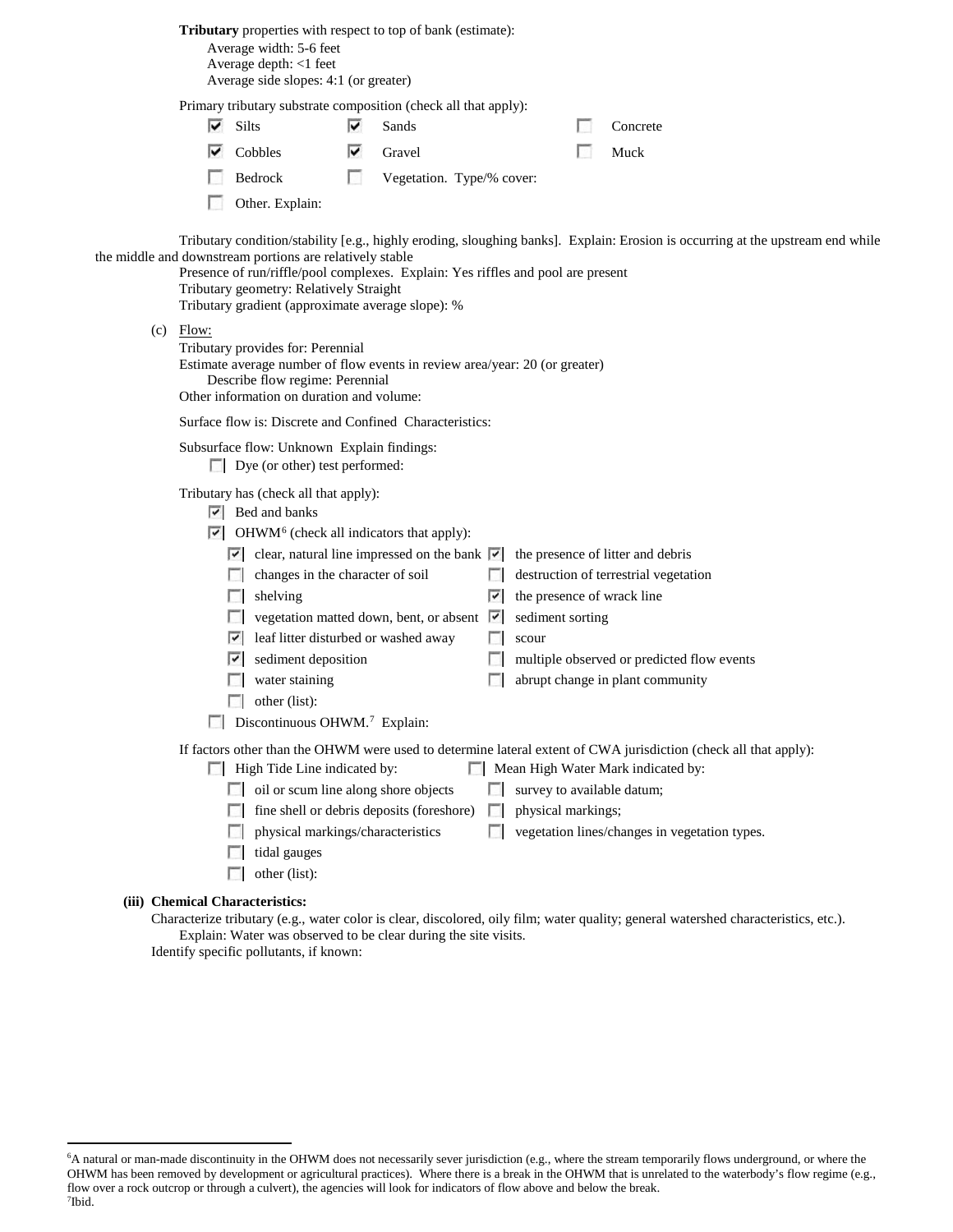#### **(iv) Biological Characteristics. Channel supports (check all that apply):**

- $\blacktriangledown$  Riparian corridor. Characteristics (type, average width): Forested corridor, over 100 feet wide on both sides
- Wetland fringe. Characteristics: A small wetland is located towards the downstream end of the on-site stream
- **Habitat for:** 
	- Federally Listed species. Explain findings:
	- Fish/spawn areas. Explain findings:
	- Other environmentally-sensitive species. Explain findings:
	- Aquatic/wildlife diversity. Explain findings:

#### **2. Characteristics of wetlands adjacent to non-TNW that flow directly or indirectly into TNW**

#### **(i) Physical Characteristics:**

- (a) General Wetland Characteristics: Properties: Wetland size: 0.0038 acre Wetland type. Explain: PFO Wetland quality. Explain: Moderate Project wetlands cross or serve as state boundaries. Explain:
- (b) General Flow Relationship with Non-TNW: Flow is: Intermittent Flow Explain:

Surface flow is: Discrete Characteristics:

Subsurface flow: Unknown Explain findings:

Dye (or other) test performed:

## (c) Wetland Adjacency Determination with Non-TNW:

- $\triangleright$  Directly abutting
- $\Box$  Not directly abutting
	- Discrete wetland hydrologic connection. Explain:
	- Ecological connection. Explain:
	- $\Box$  Separated by berm/barrier. Explain:

### (d) Proximity (Relationship) to TNW

Project wetlands are 2-5 river miles from TNW. Project waters are 2-5 aerial (straight) miles from TNW. Flow is from: Wetland to Navigable Waters Estimate approximate location of wetland as within the 500-year or greater floodplain.

#### **(ii) Chemical Characteristics:**

Characterize wetland system (e.g., water color is clear, brown, oil film on surface; water quality; general watershed characteristics; etc.). Explain:

Identify specific pollutants, if known:

## **(iii) Biological Characteristics. Wetland supports (check all that apply):**

- Riparian buffer. Characteristics (type, average width): Forested buffer
- Vegetation type/percent cover. Explain: PFO, 100%
- **Habitat for:** 
	- Federally Listed species. Explain findings:
	- **Fish/spawn areas. Explain findings:**
	- Other environmentally-sensitive species. Explain findings:
	- **Aquatic/wildlife diversity.** Explain findings:

## **3. Characteristics of all wetlands adjacent to the tributary (if any)**

All wetland(s) being considered in the cumulative analysis: 1

Approximately () acres in total are being considered in the cumulative analysis.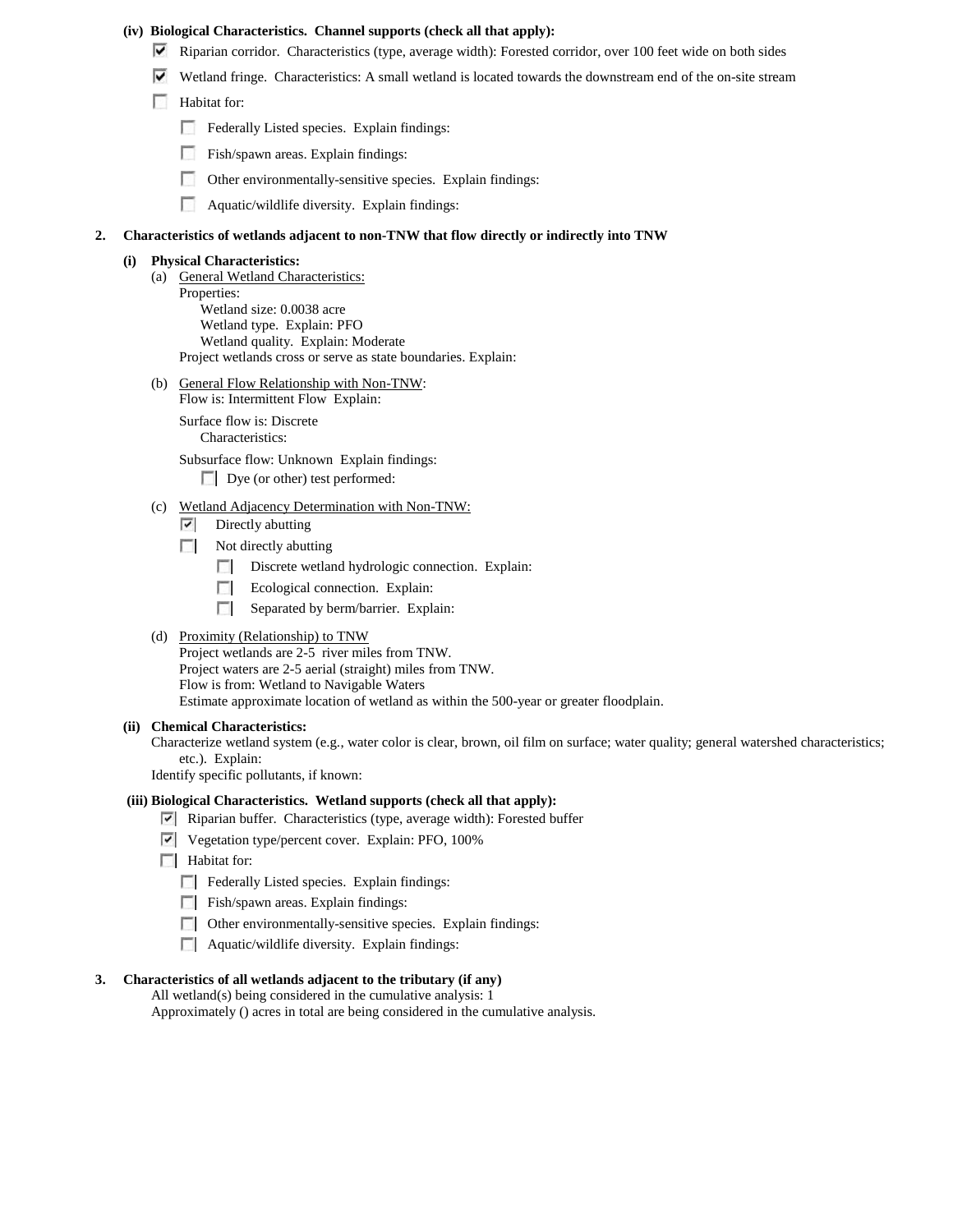For each wetland, specify the following:

|         | Directly abuts? $(Y/N)$ | Size (in acres) | Directly abuts? $(Y/N)$ | Size (in acres) |
|---------|-------------------------|-----------------|-------------------------|-----------------|
| Wetland | Y es                    | 0.0038          |                         |                 |

Summarize overall biological, chemical and physical functions being performed: The wetland provides the following functions and services: hydrologic flux and storage including floodwater and runoff attenuation and release; sediment and nutrient transport and retention; pollutant attenuation and release; biogeochemical cycling and storage; biological productivity of micro/macro flora and fauna, decomposition, and community structure; and wildlife support including providing habitat.

## **C. SIGNIFICANT NEXUS DETERMINATION**

**A significant nexus analysis will assess the flow characteristics and functions of the tributary itself and the functions performed by any wetlands adjacent to the tributary to determine if they significantly affect the chemical, physical, and biological integrity of a TNW. For each of the following situations, a significant nexus exists if the tributary, in combination with all of its adjacent wetlands, has more than a speculative or insubstantial effect on the chemical, physical and/or biological integrity of a TNW. Considerations when evaluating significant nexus include, but are not limited to the volume, duration, and frequency of the flow of water in the tributary and its proximity to a TNW, and the functions performed by the tributary and all its adjacent wetlands. It is not appropriate to determine significant nexus based solely on any specific threshold of distance (e.g. between a tributary and its adjacent wetland or between a tributary and the TNW). Similarly, the fact an adjacent wetland lies within or outside of a floodplain is not solely determinative of significant nexus.** 

### **Draw connections between the features documented and the effects on the TNW, as identified in the** *Rapanos* **Guidance and discussed in the Instructional Guidebook. Factors to consider include, for example:**

- Does the tributary, in combination with its adjacent wetlands (if any), have the capacity to carry pollutants or flood waters to TNWs, or to reduce the amount of pollutants or flood waters reaching a TNW?
- Does the tributary, in combination with its adjacent wetlands (if any), provide habitat and lifecycle support functions for fish and other species, such as feeding, nesting, spawning, or rearing young for species that are present in the TNW?
- Does the tributary, in combination with its adjacent wetlands (if any), have the capacity to transfer nutrients and organic carbon that support downstream foodwebs?
- Does the tributary, in combination with its adjacent wetlands (if any), have other relationships to the physical, chemical, or biological integrity of the TNW?

#### *Note: the above list of considerations is not inclusive and other functions observed or known to occur should be documented below:*

- **1. Significant nexus findings for non-RPW that has no adjacent wetlands and flows directly or indirectly into TNWs.** Explain findings of presence or absence of significant nexus below, based on the tributary itself, then go to Section III.D:
- **2. Significant nexus findings for non-RPW and its adjacent wetlands, where the non-RPW flows directly or indirectly into TNWs.**  Explain findings of presence or absence of significant nexus below, based on the tributary in combination with all of its adjacent wetlands, then go to Section III.D:
- **3. Significant nexus findings for wetlands adjacent to an RPW but that do not directly abut the RPW.** Explain findings of presence or absence of significant nexus below, based on the tributary in combination with all of its adjacent wetlands, then go to Section III.D:

### **D. DETERMINATIONS OF JURISDICTIONAL FINDINGS. THE SUBJECT WATERS/WETLANDS ARE (CHECK ALL THAT APPLY):**

- **1. TNWs and Adjacent Wetlands.** Check all that apply and provide size estimates in review area:
	- TNWs: linear feet width (ft), Or, acres.
	- **Wetlands adjacent to TNWs: acres.**

## **2. RPWs that flow directly or indirectly into TNWs.**

- $\triangledown$  Tributaries of TNWs where tributaries typically flow year-round are jurisdictional. Provide data and rationale indicating that tributary is perennial: Water was observed during multiple site visits. Aerial photos and in-office resource depict the stream as perennial.
- Tributaries of TNW where tributaries have continuous flow "seasonally" (e.g., typically three months each year) are jurisdictional. Data supporting this conclusion is provided at Section III.B. Provide rationale indicating that tributary flows seasonally: .

Provide estimates for jurisdictional waters in the review area (check all that apply):

- $\triangledown$  Tributary waters: 257 linear feet 5-6 width (ft).
- **Other non-wetland waters: acres.**

Identify type(s) of waters: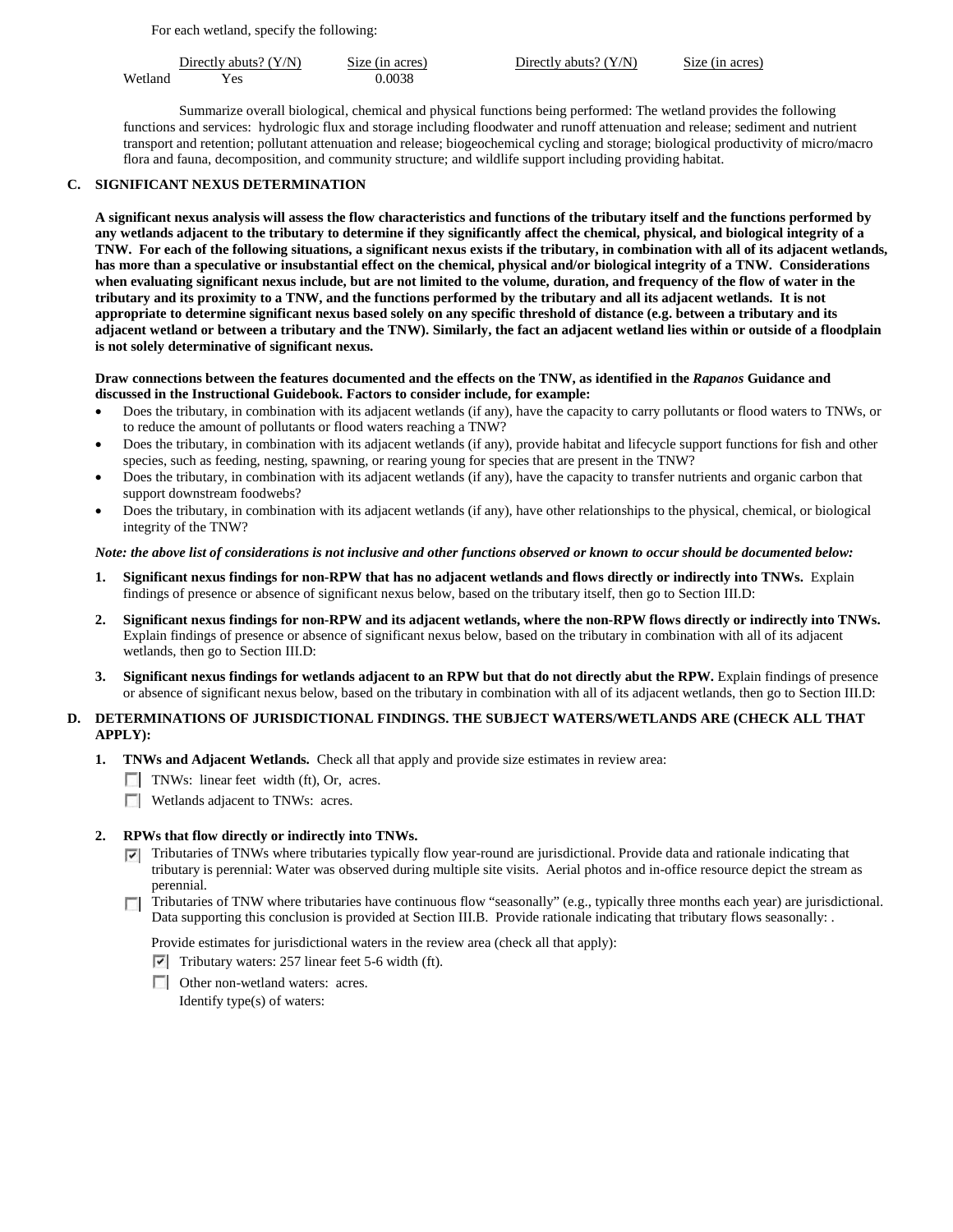## **3. Non-RPWs[8](#page-5-0) that flow directly or indirectly into TNWs.**

 $\Box$  Waterbody that is not a TNW or an RPW, but flows directly or indirectly into a TNW, and it has a significant nexus with a TNW is jurisdictional. Data supporting this conclusion is provided at Section III.C.

Provide estimates for jurisdictional waters within the review area (check all that apply):

- $\Box$  Tributary waters: linear feet width (ft).
- **Other non-wetland waters: acres.** 
	- Identify type(s) of waters:

### **4. Wetlands directly abutting an RPW that flow directly or indirectly into TNWs.**

- Wetlands directly abut RPW and thus are jurisdictional as adjacent wetlands.
	- $\triangledown$  Wetlands directly abutting an RPW where tributaries typically flow year-round. Provide data and rationale indicating that tributary is perennial in Section III.D.2, above. Provide rationale indicating that wetland is directly abutting an RPW: The wetland is directly connected to the on-site stream.
	- Wetlands directly abutting an RPW where tributaries typically flow "seasonally." Provide data indicating that tributary is seasonal in Section III.B and rationale in Section III.D.2, above. Provide rationale indicating that wetland is directly abutting an RPW:

Provide acreage estimates for jurisdictional wetlands in the review area: 0.0038 acres.

#### **5. Wetlands adjacent to but not directly abutting an RPW that flow directly or indirectly into TNWs.**

Wetlands that do not directly abut an RPW, but when considered in combination with the tributary to which they are n. adjacent and with similarly situated adjacent wetlands, have a significant nexus with a TNW are jurisidictional. Data supporting this conclusion is provided at Section III.C.

Provide acreage estimates for jurisdictional wetlands in the review area: acres.

#### **6. Wetlands adjacent to non-RPWs that flow directly or indirectly into TNWs.**

 $\Box$  Wetlands adjacent to such waters, and have when considered in combination with the tributary to which they are adjacent and with similarly situated adjacent wetlands, have a significant nexus with a TNW are jurisdictional. Data supporting this conclusion is provided at Section III.C.

Provide estimates for jurisdictional wetlands in the review area: acres.

#### **7. Impoundments of jurisdictional waters. [9](#page-5-1)**

As a general rule, the impoundment of a jurisdictional tributary remains jurisdictional.

- Demonstrate that impoundment was created from "waters of the U.S.," or  $\sim$
- Demonstrate that water meets the criteria for one of the categories presented above (1-6), or
- п Demonstrate that water is isolated with a nexus to commerce (see E below).

#### **E. ISOLATED [INTERSTATE OR INTRA-STATE] WATERS, INCLUDING ISOLATED WETLANDS, THE USE, DEGRADATION OR DESTRUCTION OF WHICH COULD AFFECT INTERSTATE COMMERCE, INCLUDING ANY SUCH WATERS (CHECK ALL THAT APPLY):[10](#page-5-2)**

- which are or could be used by interstate or foreign travelers for recreational or other purposes.
- from which fish or shellfish are or could be taken and sold in interstate or foreign commerce.
- which are or could be used for industrial purposes by industries in interstate commerce.
- **Interstate isolated waters. Explain:**
- **C** Other factors. Explain:

#### **Identify water body and summarize rationale supporting determination:**

Provide estimates for jurisdictional waters in the review area (check all that apply):

- $\Box$  Tributary waters: linear feet width (ft).
- □ Other non-wetland waters: acres.

Identify type(s) of waters:

n Wetlands: acres.

 $\frac{1}{8}$ 

<span id="page-5-0"></span><sup>&</sup>lt;sup>8</sup>See Footnote # 3.<br><sup>9</sup> To complete the analysis refer to the key in Section III.D.6 of the Instructional Guidebook.

<span id="page-5-2"></span><span id="page-5-1"></span><sup>&</sup>lt;sup>10</sup> Prior to asserting or declining CWA jurisdiction based solely on this category, Corps Districts will elevate the action to Corps and EPA HQ for review consistent with the process described in the Corps/EPA *Memorandum Regarding CWA Act Jurisdiction Following Rapanos.*